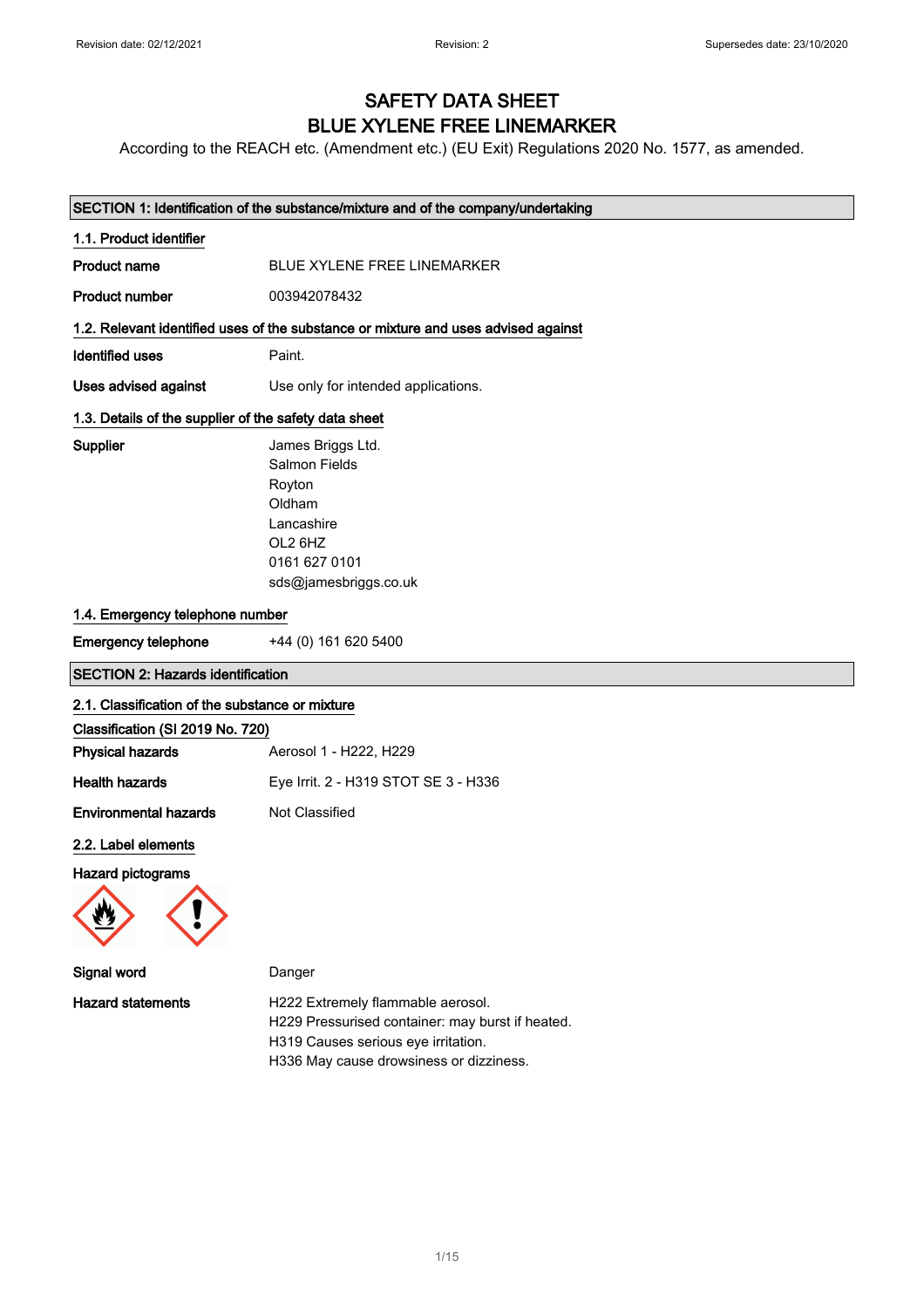| <b>Precautionary statements</b>           | P <sub>102</sub> Keep out of reach of children.<br>P210 Keep away from heat, hot surfaces, sparks, open flames and other ignition sources. No<br>smoking.<br>P211 Do not spray on an open flame or other ignition source.<br>P251 Do not pierce or burn, even after use.<br>P271 Use only outdoors or in a well-ventilated area.<br>P280 Wear protective gloves/ protective clothing/ eye protection/ face protection.<br>P305+P351+P338 IF IN EYES: Rinse cautiously with water for several minutes. Remove<br>contact lenses, if present and easy to do. Continue rinsing.<br>P337+P313 If eye irritation persists: Get medical advice/ attention.<br>P410+P412 Protect from sunlight. Do not expose to temperatures exceeding 50°C/122°F.<br>P501 Dispose of contents/ container in accordance with local regulations. |
|-------------------------------------------|---------------------------------------------------------------------------------------------------------------------------------------------------------------------------------------------------------------------------------------------------------------------------------------------------------------------------------------------------------------------------------------------------------------------------------------------------------------------------------------------------------------------------------------------------------------------------------------------------------------------------------------------------------------------------------------------------------------------------------------------------------------------------------------------------------------------------|
| Supplemental label<br>information         | EUH066 Repeated exposure may cause skin dryness or cracking.<br>EUH211 Warning! Hazardous respirable droplets may be formed when sprayed. Do not<br>breathe spray or mist.                                                                                                                                                                                                                                                                                                                                                                                                                                                                                                                                                                                                                                                |
| Contains                                  | n-butyl acetate, Acetone                                                                                                                                                                                                                                                                                                                                                                                                                                                                                                                                                                                                                                                                                                                                                                                                  |
| Supplementary precautionary<br>statements | P264 Wash contaminated skin thoroughly after handling.<br>P304+P340 IF INHALED: Remove person to fresh air and keep comfortable for breathing.<br>P312 Call a POISON CENTRE/doctor if you feel unwell.                                                                                                                                                                                                                                                                                                                                                                                                                                                                                                                                                                                                                    |

## 2.3. Other hazards

This product does not contain any substances classified as PBT or vPvB.

| SECTION 3: Composition/information on ingredients                                       |                      |            |
|-----------------------------------------------------------------------------------------|----------------------|------------|
| 3.2. Mixtures                                                                           |                      |            |
| n-butyl acetate                                                                         |                      | $10 - 30%$ |
| CAS number: 123-86-4                                                                    | EC number: 204-658-1 |            |
| <b>EUH066</b>                                                                           |                      |            |
| Classification<br>Flam. Liq. 3 - H226<br><b>STOT SE 3 - H336</b>                        |                      |            |
| Acetone                                                                                 |                      | $10 - 30%$ |
| CAS number: 67-64-1                                                                     | EC number: 200-662-2 |            |
| <b>EUH066</b>                                                                           |                      |            |
| Classification<br>Flam. Liq. 2 - H225<br>Eye Irrit. 2 - H319<br><b>STOT SE 3 - H336</b> |                      |            |
| Petroleum gases, liquefied<br>CAS number: 68476-85-7                                    | EC number: 270-704-2 | $10 - 30%$ |
| Classification<br>Flam. Gas 1A - H220<br>Press. Gas (Liq.) - H280                       |                      |            |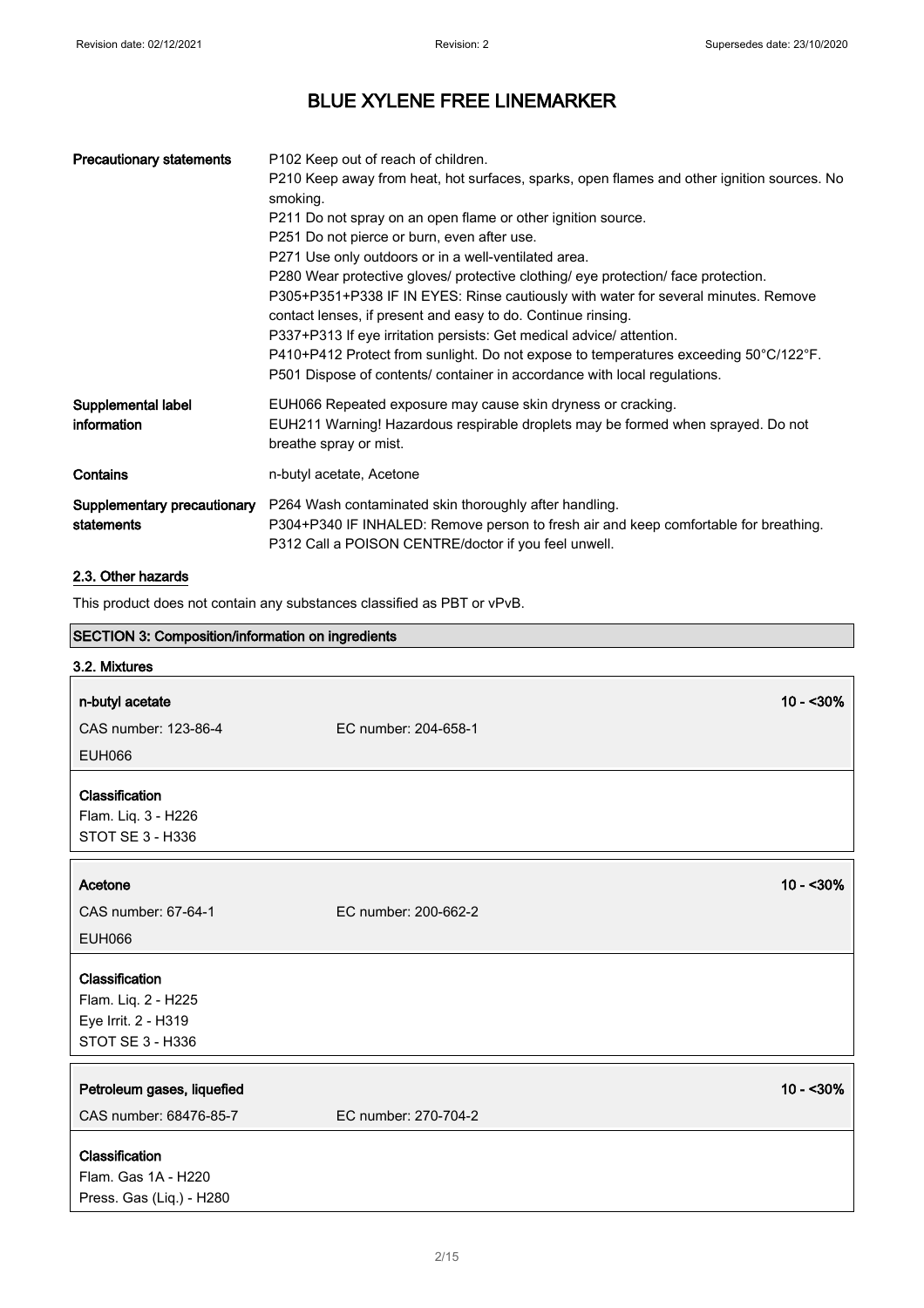| Kaolin                                                                                                                              |                      | $10 - 30%$ |
|-------------------------------------------------------------------------------------------------------------------------------------|----------------------|------------|
| CAS number: 1332-58-7                                                                                                               | EC number: 310-194-1 |            |
| Classification<br>Not Classified                                                                                                    |                      |            |
| Dimethyl ether                                                                                                                      |                      | $10 - 30%$ |
| CAS number: 115-10-6                                                                                                                | EC number: 204-065-8 |            |
| Classification<br>Flam. Gas 1A - H220<br>Press. Gas (Liq.) - H280                                                                   |                      |            |
| 1-methoxypropan-2-ol                                                                                                                |                      | $1 - 5%$   |
| CAS number: 107-98-2                                                                                                                | EC number: 203-539-1 |            |
| Classification<br>Flam. Liq. 3 - H226<br>STOT SE 3 - H336                                                                           |                      |            |
| <b>Titanium dioxide</b>                                                                                                             |                      | $1 - 5%$   |
| CAS number: 13463-67-7<br><b>EUH211</b>                                                                                             | EC number: 236-675-5 |            |
| Classification<br>Not Classified                                                                                                    |                      |            |
| Solvent naphtha (petroleum), light arom.                                                                                            |                      | $1 - 5%$   |
| CAS number: 64742-95-6                                                                                                              | EC number: 265-199-0 |            |
| Classification<br>Flam. Liq. 3 - H226<br>Skin Irrit. 2 - H315<br>STOT SE 3 - H336<br>Asp. Tox. 1 - H304<br>Aquatic Chronic 2 - H411 |                      |            |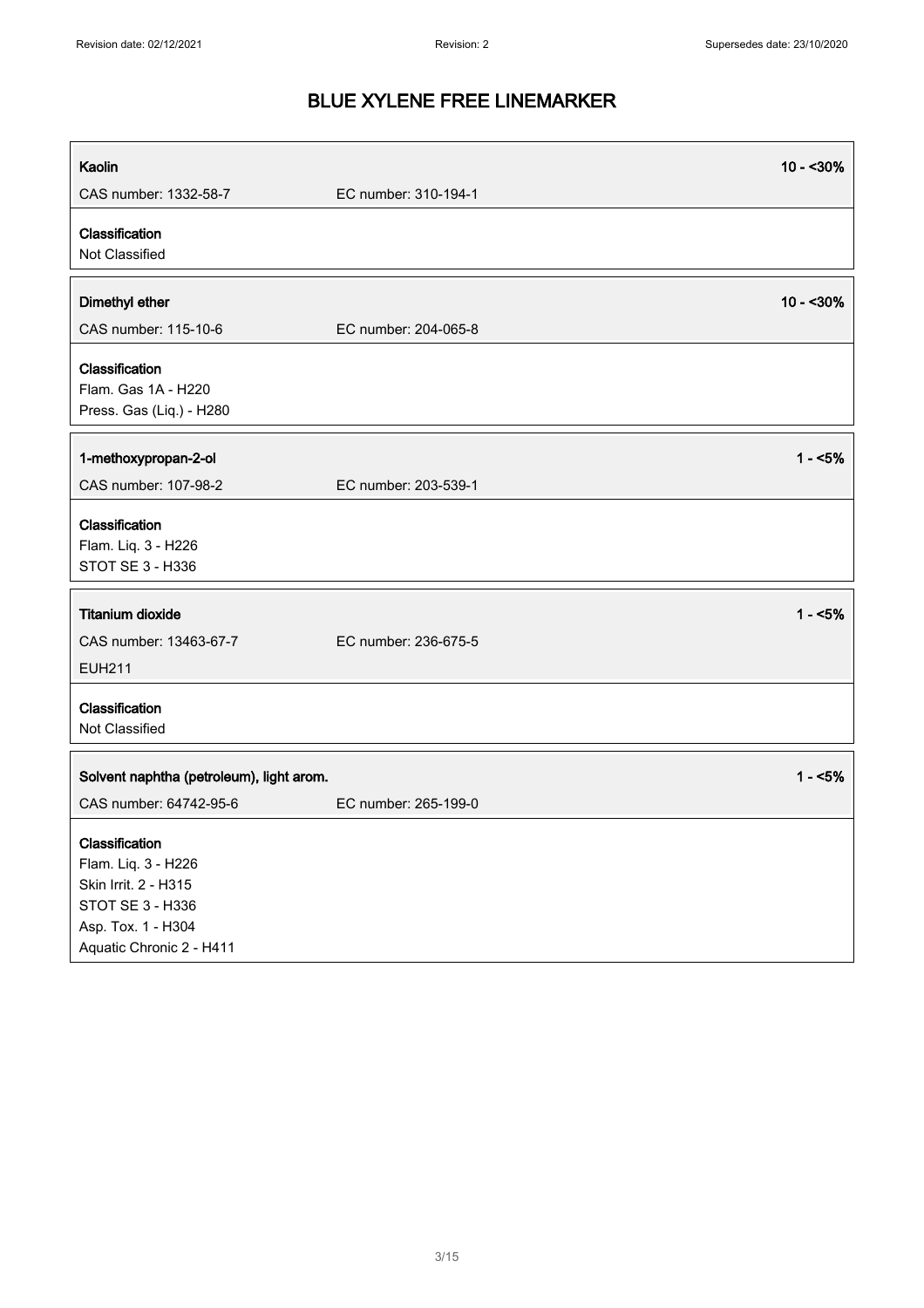| Xylene (mixture of isomers)                                                                                                                                                                             |                      | 1% |
|---------------------------------------------------------------------------------------------------------------------------------------------------------------------------------------------------------|----------------------|----|
| CAS number: 1330-20-7                                                                                                                                                                                   | EC number: 215-535-7 |    |
| Classification<br>Flam. Liq. 3 - H226<br>Acute Tox. 4 - H312<br>Acute Tox. 4 - H332<br>Skin Irrit. 2 - H315<br>Eye Irrit. 2 - H319<br>STOT SE 3 - H335<br><b>STOT RE 2 - H373</b><br>Asp. Tox. 1 - H304 |                      |    |
| Ethylbenzene                                                                                                                                                                                            |                      | 1% |
| CAS number: 100-41-4                                                                                                                                                                                    | EC number: 202-849-4 |    |
| Classification<br>Flam. Liq. 2 - H225<br>Acute Tox. 4 - H332<br><b>STOT RE 2 - H373</b><br>Asp. Tox. 1 - H304<br>Aquatic Chronic 3 - H412                                                               |                      |    |
| Methyl methacrylate<br>CAS number: 80-62-6                                                                                                                                                              | EC number: 201-297-1 | 1% |
| Classification<br>Flam. Liq. 2 - H225<br>Skin Irrit. 2 - H315<br>Skin Sens. 1 - H317<br>STOT SE 3 - H335                                                                                                |                      |    |
| 2-methylpropan-1-ol<br>CAS number: 78-83-1                                                                                                                                                              | EC number: 201-148-0 | 1% |
| Classification<br>Flam. Liq. 3 - H226<br>Skin Irrit. 2 - H315<br>Eye Dam. 1 - H318<br>STOT SE 3 - H335, H336                                                                                            |                      |    |

The Full Text for all R-Phrases and Hazard Statements are Displayed in Section 16.

### SECTION 4: First aid measures

### 4.1. Description of first aid measures

General information If in doubt, get medical attention promptly. Show this Safety Data Sheet to the medical personnel.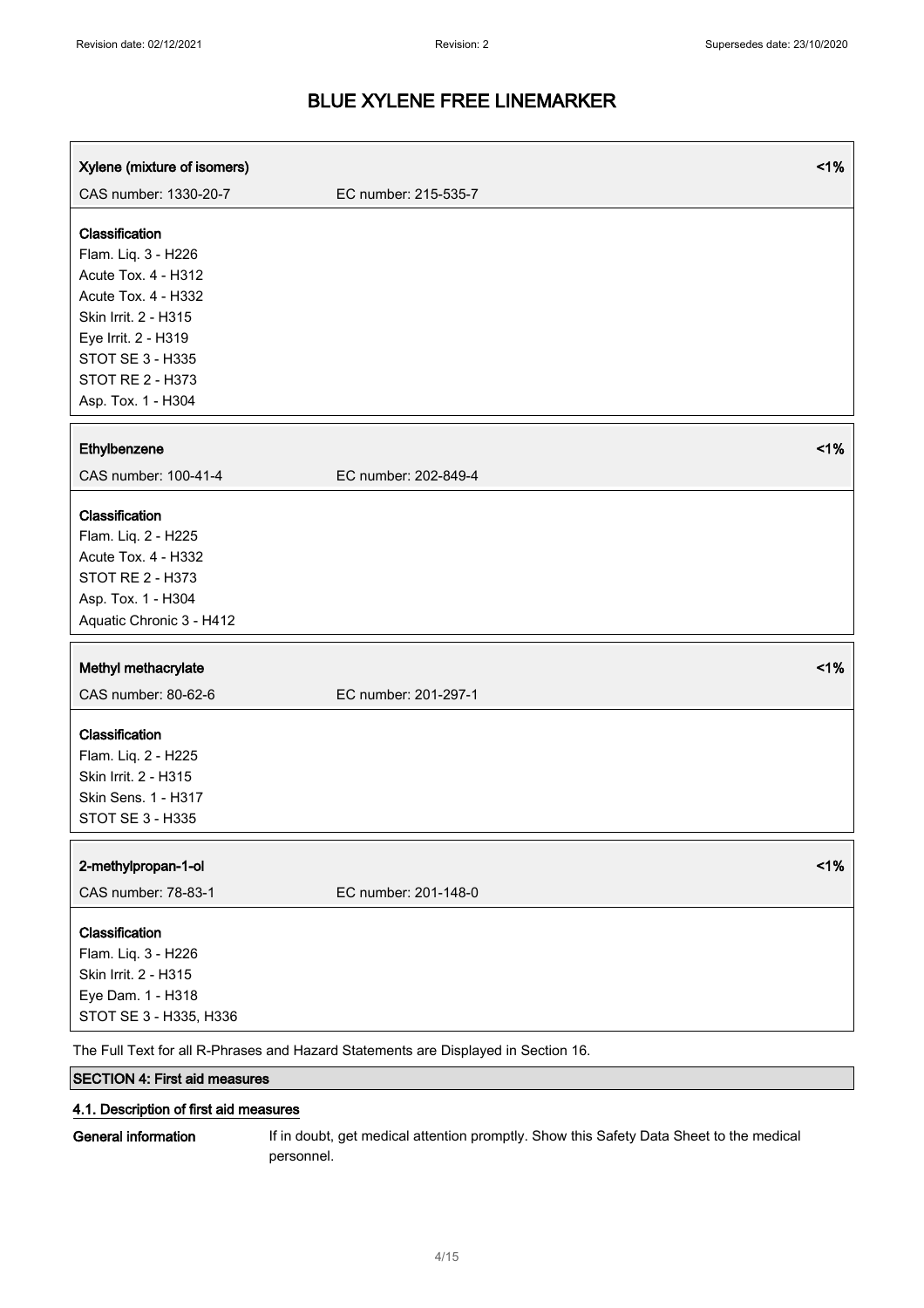| Inhalation                                                 | Move affected person to fresh air and keep warm and at rest in a position comfortable for<br>breathing. Loosen tight clothing such as collar, tie or belt. Get medical attention if symptoms<br>are severe or persist. Place unconscious person on their side in the recovery position and<br>ensure breathing can take place.                                                                                                                                                                                                           |
|------------------------------------------------------------|------------------------------------------------------------------------------------------------------------------------------------------------------------------------------------------------------------------------------------------------------------------------------------------------------------------------------------------------------------------------------------------------------------------------------------------------------------------------------------------------------------------------------------------|
| Ingestion                                                  | Rinse mouth thoroughly with water. If in doubt, get medical attention promptly. Due to the<br>small packaging, the risk of ingestion is minimal. Do not induce vomiting unless under the<br>direction of medical personnel.                                                                                                                                                                                                                                                                                                              |
| Skin contact                                               | Remove contamination with soap and water or recognised skin cleansing agent.                                                                                                                                                                                                                                                                                                                                                                                                                                                             |
| Eye contact                                                | Remove any contact lenses and open eyelids wide apart. Rinse with water. Get medical<br>attention if any discomfort continues.                                                                                                                                                                                                                                                                                                                                                                                                           |
| <b>Protection of first aiders</b>                          | First aid personnel should wear appropriate protective equipment during any rescue.                                                                                                                                                                                                                                                                                                                                                                                                                                                      |
|                                                            | 4.2. Most important symptoms and effects, both acute and delayed                                                                                                                                                                                                                                                                                                                                                                                                                                                                         |
| <b>General information</b>                                 | The severity of the symptoms described will vary dependent on the concentration and the<br>length of exposure.                                                                                                                                                                                                                                                                                                                                                                                                                           |
| Inhalation                                                 | Spray/mists may cause respiratory tract irritation.                                                                                                                                                                                                                                                                                                                                                                                                                                                                                      |
| Ingestion                                                  | Due to the physical nature of this product, it is unlikely that ingestion will occur.                                                                                                                                                                                                                                                                                                                                                                                                                                                    |
| <b>Skin contact</b>                                        | Repeated exposure may cause skin dryness or cracking.                                                                                                                                                                                                                                                                                                                                                                                                                                                                                    |
| Eye contact                                                | Vapour or spray in the eyes may cause irritation and smarting. Particles in the eyes may<br>cause irritation and smarting.                                                                                                                                                                                                                                                                                                                                                                                                               |
|                                                            | 4.3. Indication of any immediate medical attention and special treatment needed                                                                                                                                                                                                                                                                                                                                                                                                                                                          |
| <b>Specific treatments</b>                                 | Treat symptomatically.                                                                                                                                                                                                                                                                                                                                                                                                                                                                                                                   |
| <b>SECTION 5: Firefighting measures</b>                    |                                                                                                                                                                                                                                                                                                                                                                                                                                                                                                                                          |
| 5.1. Extinguishing media                                   |                                                                                                                                                                                                                                                                                                                                                                                                                                                                                                                                          |
| Suitable extinguishing media                               | The product is flammable. Extinguish with alcohol-resistant foam, carbon dioxide, dry powder                                                                                                                                                                                                                                                                                                                                                                                                                                             |
|                                                            | or water fog.                                                                                                                                                                                                                                                                                                                                                                                                                                                                                                                            |
| Unsuitable extinguishing<br>media                          | Do not use water jet as an extinguisher, as this will spread the fire.                                                                                                                                                                                                                                                                                                                                                                                                                                                                   |
| 5.2. Special hazards arising from the substance or mixture |                                                                                                                                                                                                                                                                                                                                                                                                                                                                                                                                          |
| Specific hazards                                           | Containers can burst violently or explode when heated, due to excessive pressure build-up.<br>Bursting aerosol containers may be propelled from a fire at high speed. If aerosol cans are<br>ruptured, care should be taken due to the rapid escape of the pressurised contents and<br>propellant. Vapours may form explosive mixtures with air.                                                                                                                                                                                         |
| <b>Hazardous combustion</b><br>products                    | Thermal decomposition or combustion products may include the following substances: Toxic<br>gases or vapours. Carbon monoxide (CO). Carbon dioxide (CO2).                                                                                                                                                                                                                                                                                                                                                                                |
| 5.3. Advice for firefighters                               |                                                                                                                                                                                                                                                                                                                                                                                                                                                                                                                                          |
| Protective actions during<br>firefighting                  | Avoid breathing fire gases or vapours. Evacuate area. Cool containers exposed to heat with<br>water spray and remove them from the fire area if it can be done without risk. Cool containers<br>exposed to flames with water until well after the fire is out. If a leak or spill has not ignited, use<br>water spray to disperse vapours and protect men stopping the leak. Control run-off water by<br>containing and keeping it out of sewers and watercourses. If risk of water pollution occurs,<br>notify appropriate authorities. |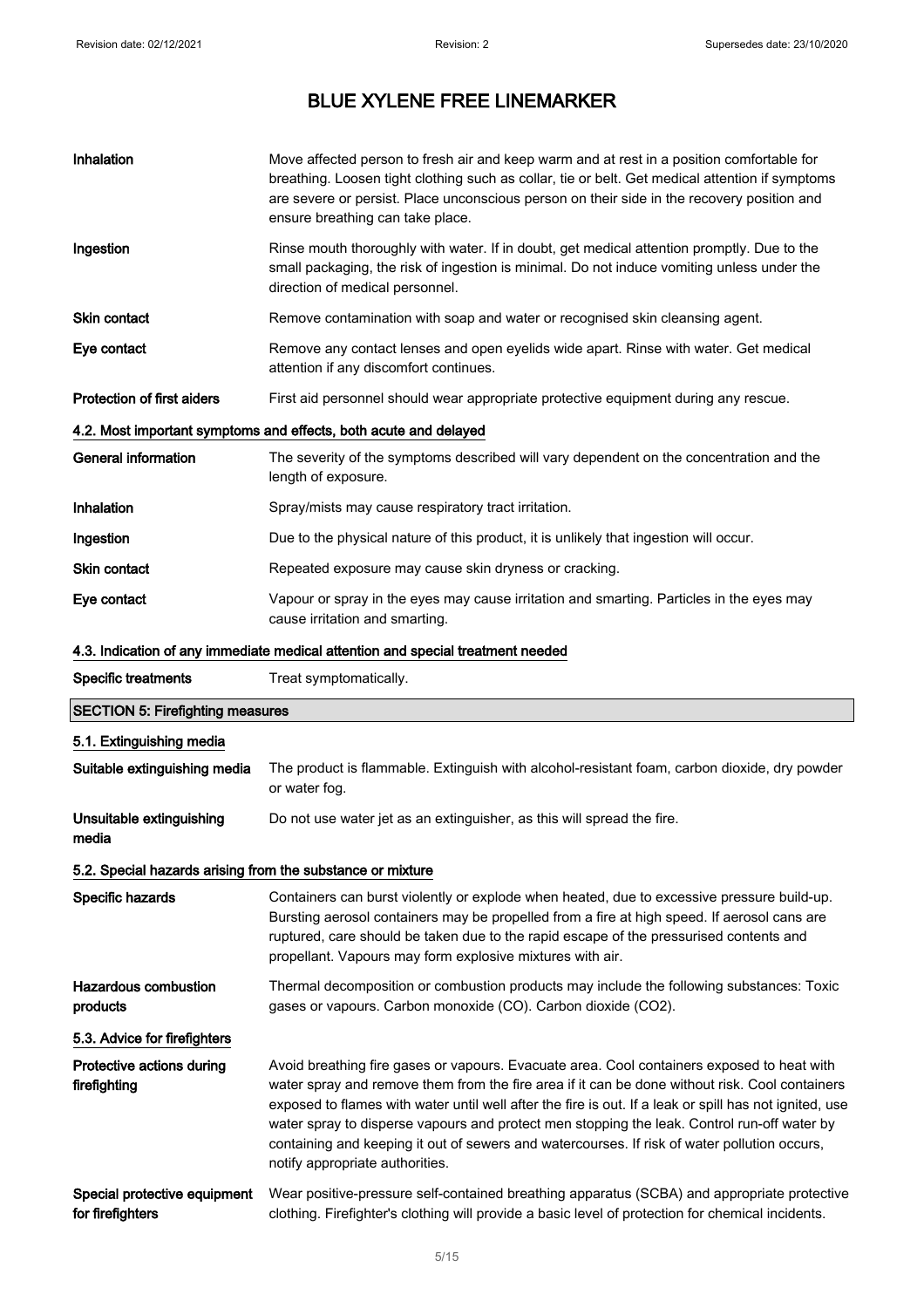#### SECTION 6: Accidental release measures

#### 6.1. Personal precautions, protective equipment and emergency procedures

Personal precautions Wear protective clothing as described in Section 8 of this safety data sheet. No action shall be taken without appropriate training or involving any personal risk. Evacuate area. Provide adequate ventilation. No smoking, sparks, flames or other sources of ignition near spillage. If aerosol cans are ruptured, care should be taken due to the rapid escape of the pressurised contents and propellant. Take precautionary measures against static discharges.

#### 6.2. Environmental precautions

Environmental precautions Avoid discharge into drains or watercourses or onto the ground. Not considered to be a significant hazard due to the small quantities used.

#### 6.3. Methods and material for containment and cleaning up

Methods for cleaning up Clear up spills immediately and dispose of waste safely. Eliminate all ignition sources if safe to do so. No smoking, sparks, flames or other sources of ignition near spillage. Under normal conditions of handling and storage, spillages from aerosol containers are unlikely. If aerosol cans are ruptured, care should be taken due to the rapid escape of the pressurised contents and propellant. Provide adequate ventilation. Small Spillages: Wipe up with an absorbent cloth and dispose of waste safely. Large Spillages: If the product is soluble in water, dilute the spillage with water and mop it up. Alternatively, or if it is not water-soluble, absorb the spillage with an inert, dry material and place it in a suitable waste disposal container. Wash thoroughly after dealing with a spillage. For waste disposal, see Section 13.

#### 6.4. Reference to other sections

Reference to other sections For personal protection, see Section 8. See Section 11 for additional information on health hazards. See Section 12 for additional information on ecological hazards. For waste disposal, see Section 13.

### SECTION 7: Handling and storage

| 7.1. Precautions for safe handling        |                                                                                                                                                                                                                                                                                                                                                                                                                                                                                                                                                                                                                                                                                   |
|-------------------------------------------|-----------------------------------------------------------------------------------------------------------------------------------------------------------------------------------------------------------------------------------------------------------------------------------------------------------------------------------------------------------------------------------------------------------------------------------------------------------------------------------------------------------------------------------------------------------------------------------------------------------------------------------------------------------------------------------|
| <b>Usage precautions</b>                  | Read and follow manufacturer's recommendations. Wear protective clothing as described in<br>Section 8 of this safety data sheet. The product is flammable. Avoid exposing aerosol<br>containers to high temperatures or direct sunlight. Keep away from heat, hot surfaces, sparks,<br>open flames and other ignition sources. No smoking. Do not spray on an open flame or other<br>ignition source. Do not pierce or burn, even after use. Spray will evaporate and cool rapidly<br>and may cause frostbite or cold burns if in contact with skin. Do not expose to temperatures<br>exceeding 50°C/122°F. Avoid inhalation of vapours and spray/mists. Avoid contact with eyes. |
| Advice on general<br>occupational hygiene | Good personal hygiene procedures should be implemented. Wash contaminated skin<br>thoroughly after handling. Take off contaminated clothing and wash it before reuse. Do not<br>eat, drink or smoke when using this product. Wash after use and before eating, smoking and<br>using the toilet.                                                                                                                                                                                                                                                                                                                                                                                   |
|                                           | 7.2. Conditions for safe storage, including any incompatibilities                                                                                                                                                                                                                                                                                                                                                                                                                                                                                                                                                                                                                 |
| <b>Storage precautions</b>                | Store away from incompatible materials (see Section 10). Keep away from oxidising materials,<br>heat and flames. Store in a cool and well-ventilated place. Protect from sunlight. Keep<br>containers upright. Protect containers from damage. Do not expose to temperatures<br>exceeding 50°C/122°F. Do not store near heat sources or expose to high temperatures. Store<br>in accordance with national regulations.                                                                                                                                                                                                                                                            |
| Storage class                             | Chemical storage. Aerosol containers and lighters                                                                                                                                                                                                                                                                                                                                                                                                                                                                                                                                                                                                                                 |
| 7.3. Specific end use(s)                  |                                                                                                                                                                                                                                                                                                                                                                                                                                                                                                                                                                                                                                                                                   |
| Specific end use(s)                       | The identified uses for this product are detailed in Section 1.2.                                                                                                                                                                                                                                                                                                                                                                                                                                                                                                                                                                                                                 |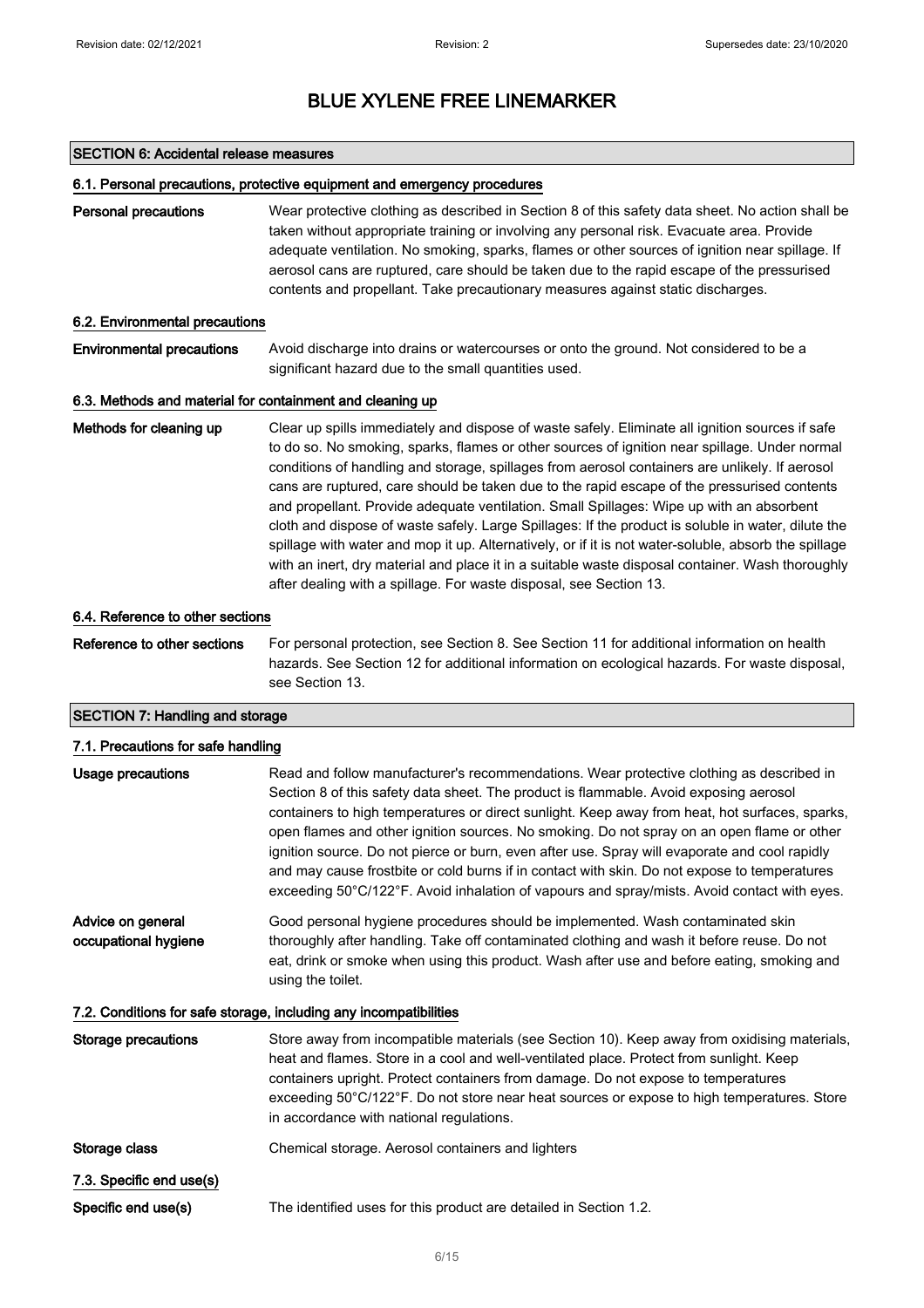#### SECTION 8: Exposure controls/Personal protection

#### 8.1. Control parameters

#### Occupational exposure limits

#### n-butyl acetate

Long-term exposure limit (8-hour TWA): WEL 150 ppm 724 mg/m<sup>3</sup> Short-term exposure limit (15-minute): WEL 200 ppm 966 mg/m<sup>3</sup>

#### Acetone

Long-term exposure limit (8-hour TWA): WEL 500 ppm 1210 mg/m<sup>3</sup> Short-term exposure limit (15-minute): WEL 1500 ppm 3620 mg/m<sup>3</sup>

#### Petroleum gases, liquefied

Long-term exposure limit (8-hour TWA): WEL 1000 ppm 1750 mg/m<sup>3</sup> Short-term exposure limit (15-minute): WEL 1250 ppm 2180 mg/m<sup>3</sup>

#### Kaolin

Long-term exposure limit (8-hour TWA): WEL 2 mg/m<sup>3</sup> respirable dust

#### Dimethyl ether

Long-term exposure limit (8-hour TWA): WEL 400 ppm 766 mg/m<sup>3</sup> Short-term exposure limit (15-minute): WEL 500 ppm 958 mg/m<sup>3</sup>

#### 1-methoxypropan-2-ol

Long-term exposure limit (8-hour TWA): WEL 100 ppm 375 mg/m<sup>3</sup> Short-term exposure limit (15-minute): WEL 150 ppm 560 mg/m<sup>3</sup> Sk

#### Titanium dioxide

Long-term exposure limit (8-hour TWA): WEL 4 mg/m<sup>3</sup> respirable dust Long-term exposure limit (8-hour TWA): WEL 10 mg/m<sup>3</sup> inhalable dust

#### Xylene (mixture of isomers)

Long-term exposure limit (8-hour TWA): WEL 50 ppm 220 mg/m<sup>3</sup> Short-term exposure limit (15-minute): WEL 100 ppm 441 mg/m<sup>3</sup> Sk

#### **Ethylbenzene**

Long-term exposure limit (8-hour TWA): WEL 100 ppm 441 mg/m<sup>3</sup> Short-term exposure limit (15-minute): WEL 125 ppm 552 mg/m<sup>3</sup> Sk

#### Methyl methacrylate

Long-term exposure limit (8-hour TWA): WEL 50 ppm 208 mg/m<sup>3</sup> Short-term exposure limit (15-minute): WEL 100 ppm 416 mg/m<sup>3</sup>

#### 2-methylpropan-1-ol

Long-term exposure limit (8-hour TWA): WEL 50 ppm 154 mg/m<sup>3</sup> Short-term exposure limit (15-minute): WEL 75 ppm 231 mg/m<sup>3</sup> WEL = Workplace Exposure Limit. Sk = Can be absorbed through the skin.

#### n-butyl acetate (CAS: 123-86-4)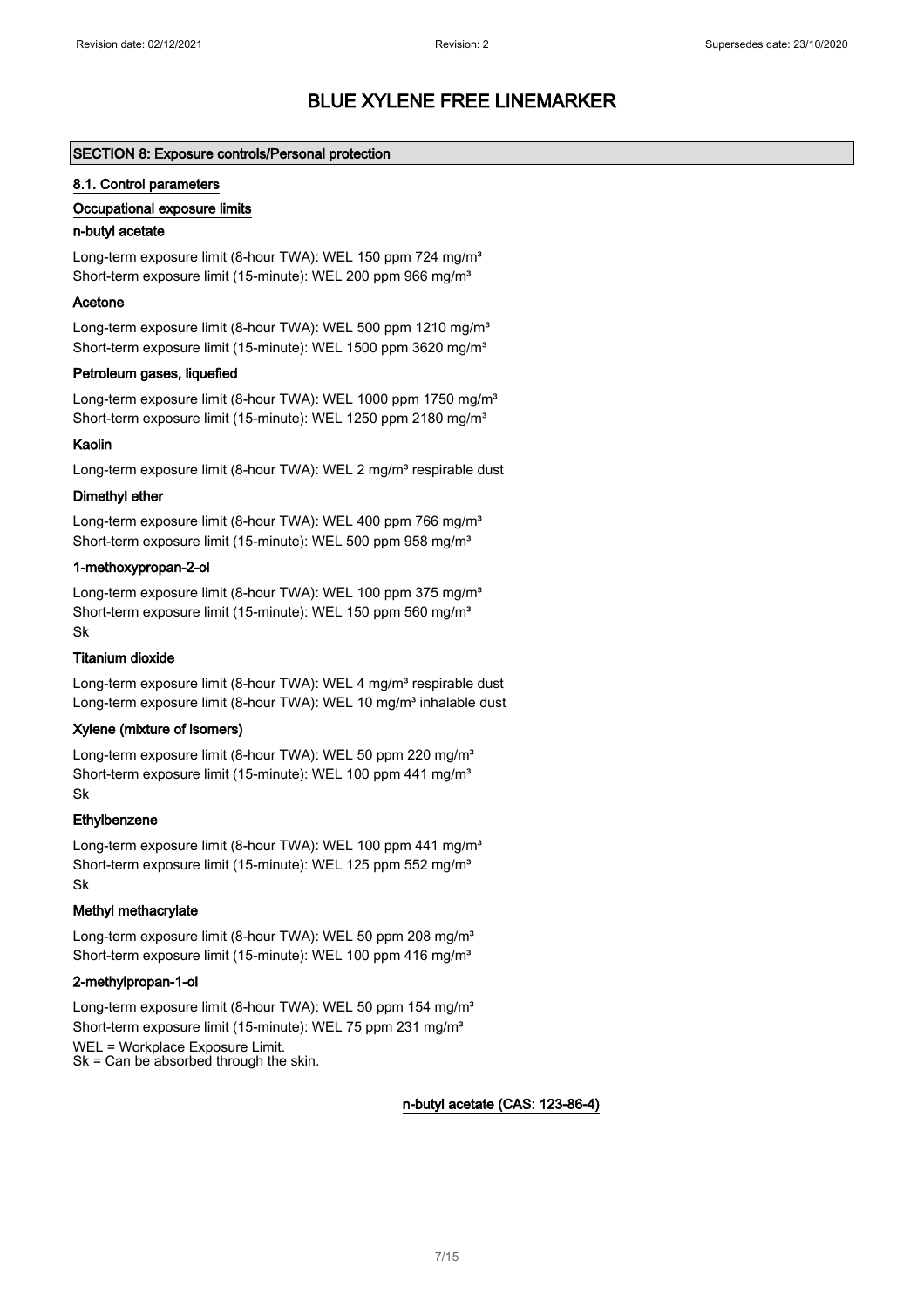| <b>DNEL</b>                    | Workers - Inhalation; Long term systemic effects: 300 mg/m <sup>3</sup><br>Workers - Inhalation; Short term systemic effects: 600 mg/m <sup>3</sup><br>Workers - Inhalation; Long term local effects: 300 mg/m <sup>3</sup><br>Workers - Inhalation; Short term local effects: 600 mg/m <sup>3</sup><br>Workers - Dermal; Long term systemic effects: 11 mg/kg/day<br>Workers - Dermal; Short term systemic effects: 11 mg/kg/day<br>General population - Inhalation; Long term systemic effects: 35.7 mg/m <sup>3</sup><br>General population - Inhalation; Short term systemic effects: 300 mg/m <sup>3</sup><br>General population - Inhalation; Long term local effects: 35.7 mg/m <sup>3</sup><br>General population - Inhalation; Short term local effects: 300 mg/m <sup>3</sup><br>General population - Dermal; Long term systemic effects: 6 mg/kg/day<br>General population - Dermal; Short term systemic effects: 6 mg/kg/day<br>General population - Oral; Long term systemic effects: 2 mg/kg/day<br>General population - Oral; Short term systemic effects: 2 mg/kg/day |
|--------------------------------|---------------------------------------------------------------------------------------------------------------------------------------------------------------------------------------------------------------------------------------------------------------------------------------------------------------------------------------------------------------------------------------------------------------------------------------------------------------------------------------------------------------------------------------------------------------------------------------------------------------------------------------------------------------------------------------------------------------------------------------------------------------------------------------------------------------------------------------------------------------------------------------------------------------------------------------------------------------------------------------------------------------------------------------------------------------------------------------|
| <b>PNEC</b>                    | - Fresh water; 0.18 mg/l<br>- marine water; 0.018 mg/l<br>- STP; 35.6 mg/l<br>- Sediment (Freshwater); 0.981 mg/kg<br>- Sediment (Marinewater); 0.098 mg/kg<br>- Soil; 0.09 mg/kg                                                                                                                                                                                                                                                                                                                                                                                                                                                                                                                                                                                                                                                                                                                                                                                                                                                                                                     |
|                                | Acetone (CAS: 67-64-1)                                                                                                                                                                                                                                                                                                                                                                                                                                                                                                                                                                                                                                                                                                                                                                                                                                                                                                                                                                                                                                                                |
| <b>DNEL</b>                    | Workers - Inhalation; Long term systemic effects: 1210 mg/m <sup>3</sup><br>Workers - Inhalation; Short term systemic effects: 2420 mg/m <sup>3</sup><br>Workers - Dermal; Long term systemic effects: 186 mg/kg/day<br>General population - Inhalation; Long term systemic effects: 200 mg/m <sup>3</sup><br>General population - Dermal; Long term systemic effects: 62 mg/kg/day<br>General population - Oral; Long term systemic effects: 62 mg/kg/day                                                                                                                                                                                                                                                                                                                                                                                                                                                                                                                                                                                                                            |
| <b>PNEC</b>                    | - Fresh water; 10.6 mg/l<br>- marine water; 1.06 mg/l<br>- STP; 100 mg/l<br>- Sediment (Freshwater); 30.4 mg/kg<br>- Sediment (Marinewater); 3.04 mg/kg<br>Soil; 29.5 mg/kg                                                                                                                                                                                                                                                                                                                                                                                                                                                                                                                                                                                                                                                                                                                                                                                                                                                                                                           |
| Dimethyl ether (CAS: 115-10-6) |                                                                                                                                                                                                                                                                                                                                                                                                                                                                                                                                                                                                                                                                                                                                                                                                                                                                                                                                                                                                                                                                                       |
| <b>DNEL</b>                    | Workers - Inhalation; Long term systemic effects: 1894 mg/m <sup>3</sup><br>General population - Inhalation; Long term systemic effects: 471 mg/m <sup>3</sup>                                                                                                                                                                                                                                                                                                                                                                                                                                                                                                                                                                                                                                                                                                                                                                                                                                                                                                                        |
| <b>PNEC</b>                    | - Fresh water; 0.155 mg/l<br>- marine water; 0.016 mg/l<br>- STP; 160 mg/l<br>- Sediment (Freshwater); 0.681 mg/kg<br>- Sediment (Marinewater); 0.069 mg/kg<br>- Soil; 0.045 mg/kg                                                                                                                                                                                                                                                                                                                                                                                                                                                                                                                                                                                                                                                                                                                                                                                                                                                                                                    |

### 1-methoxypropan-2-ol (CAS: 107-98-2)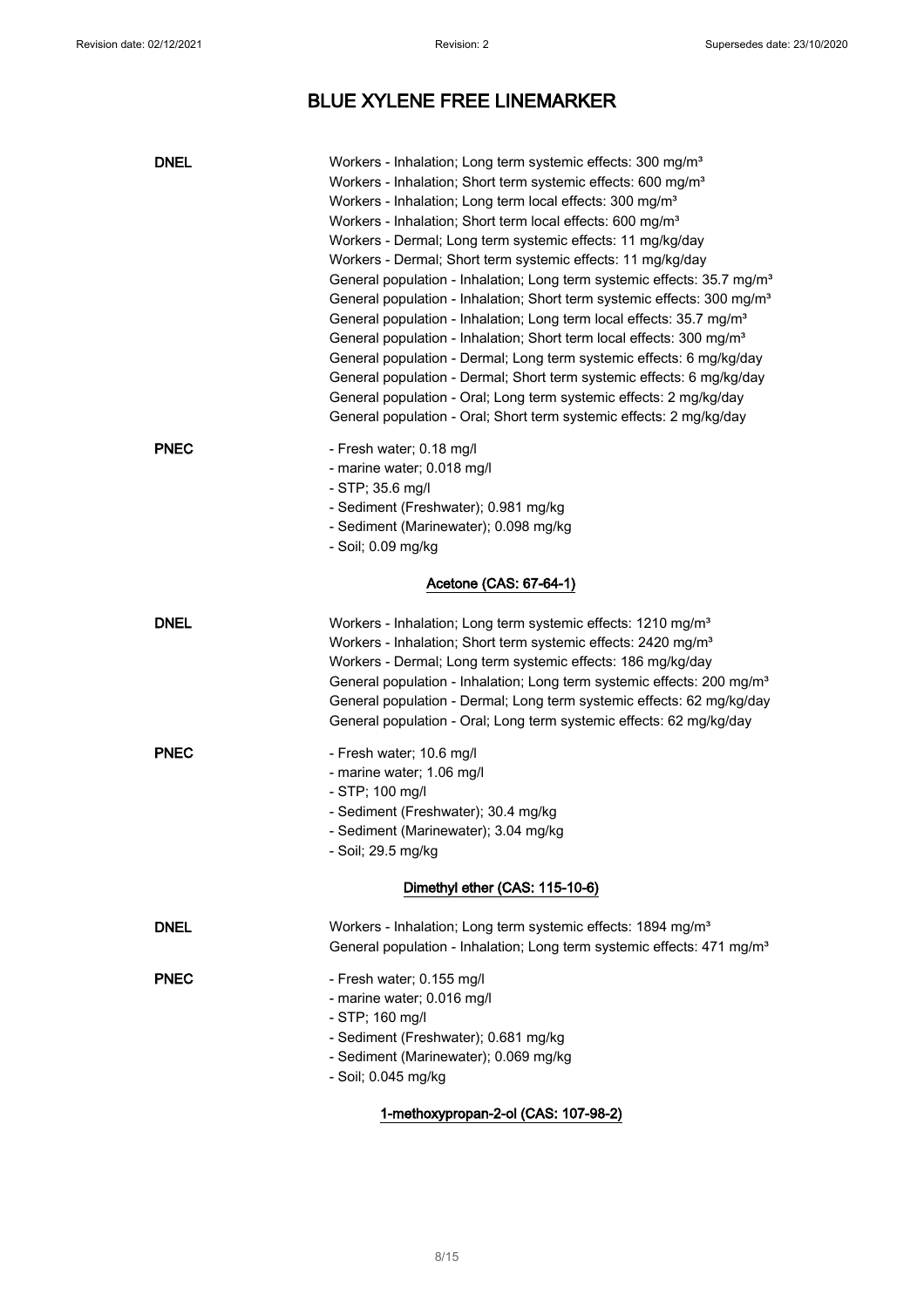| <b>DNEL</b>                 | Workers - Inhalation; Long term systemic effects: 369 mg/m <sup>3</sup><br>Workers - Inhalation; Long term systemic effects: 553.5 mg/m <sup>3</sup><br>Workers - Inhalation; Short term local effects: 553.5 mg/m <sup>3</sup><br>Workers - Dermal; Long term systemic effects: 183 mg/kg/day<br>General population - Inhalation; Long term systemic effects: 43.9 mg/m <sup>3</sup><br>General population - Dermal; Long term systemic effects: 78 mg/kg/day<br>General population - Oral; Long term systemic effects: 33 mg/kg/day |
|-----------------------------|---------------------------------------------------------------------------------------------------------------------------------------------------------------------------------------------------------------------------------------------------------------------------------------------------------------------------------------------------------------------------------------------------------------------------------------------------------------------------------------------------------------------------------------|
| <b>PNEC</b>                 | - Fresh water; 10 mg/l<br>- marine water; 1 mg/l<br>- Intermittent release; 100 mg/l<br>- STP; 100 mg/l<br>- Sediment (Freshwater); 52.3 mg/kg<br>- Sediment (Marinewater); 5.2 mg/kg<br>- Soil; 4.59 mg/kg<br>Titanium dioxide (CAS: 13463-67-7)                                                                                                                                                                                                                                                                                     |
|                             |                                                                                                                                                                                                                                                                                                                                                                                                                                                                                                                                       |
| <b>DNEL</b>                 | Workers - Inhalation; Long term local effects: 10 mg/m <sup>3</sup><br>General population - Oral; Long term systemic effects: 700 mg/kg/day                                                                                                                                                                                                                                                                                                                                                                                           |
| <b>PNEC</b>                 | - Fresh water; 0.184 mg/l<br>- marine water; 0.018 mg/l<br>- STP; 100 mg/l<br>- Sediment (Freshwater); 1000 mg/kg<br>- Sediment (Marinewater); 100 mg/kg<br>- Soil; 100 mg/kg<br>Paraffin waxes and Hydrocarbon waxes, chloro (CAS: 63449-39-8)                                                                                                                                                                                                                                                                                       |
|                             |                                                                                                                                                                                                                                                                                                                                                                                                                                                                                                                                       |
| <b>DNEL</b>                 | Workers - Inhalation; Long term systemic effects: 63.5 mg/m <sup>3</sup><br>Workers - Dermal; Long term systemic effects: 450 mg/kg/day<br>General population - Dermal; Long term systemic effects: 225 mg/kg/day<br>General population - Oral; Long term systemic effects: 4.5 mg/kg/day                                                                                                                                                                                                                                             |
| <b>PNEC</b>                 | - Fresh water; 0.003 mg/l<br>- marine water; 0.001 mg/l<br>- STP; 60 mg/l<br>- Soil; 4640 mg/kg                                                                                                                                                                                                                                                                                                                                                                                                                                       |
| Hydrocarbons, C9, aromatics |                                                                                                                                                                                                                                                                                                                                                                                                                                                                                                                                       |
| <b>DNEL</b>                 | Workers - Inhalation; Long term systemic effects: 150 mg/m <sup>3</sup><br>Workers - Dermal; Long term systemic effects: 25 mg/kg/day<br>General population - Inhalation; Long term systemic effects: 32 mg/m <sup>3</sup><br>General population - Dermal; Long term systemic effects: 11 mg/kg/day<br>General population - Oral; Long term systemic effects: 11 mg/kg/day                                                                                                                                                            |

Xylene (mixture of isomers) (CAS: 1330-20-7)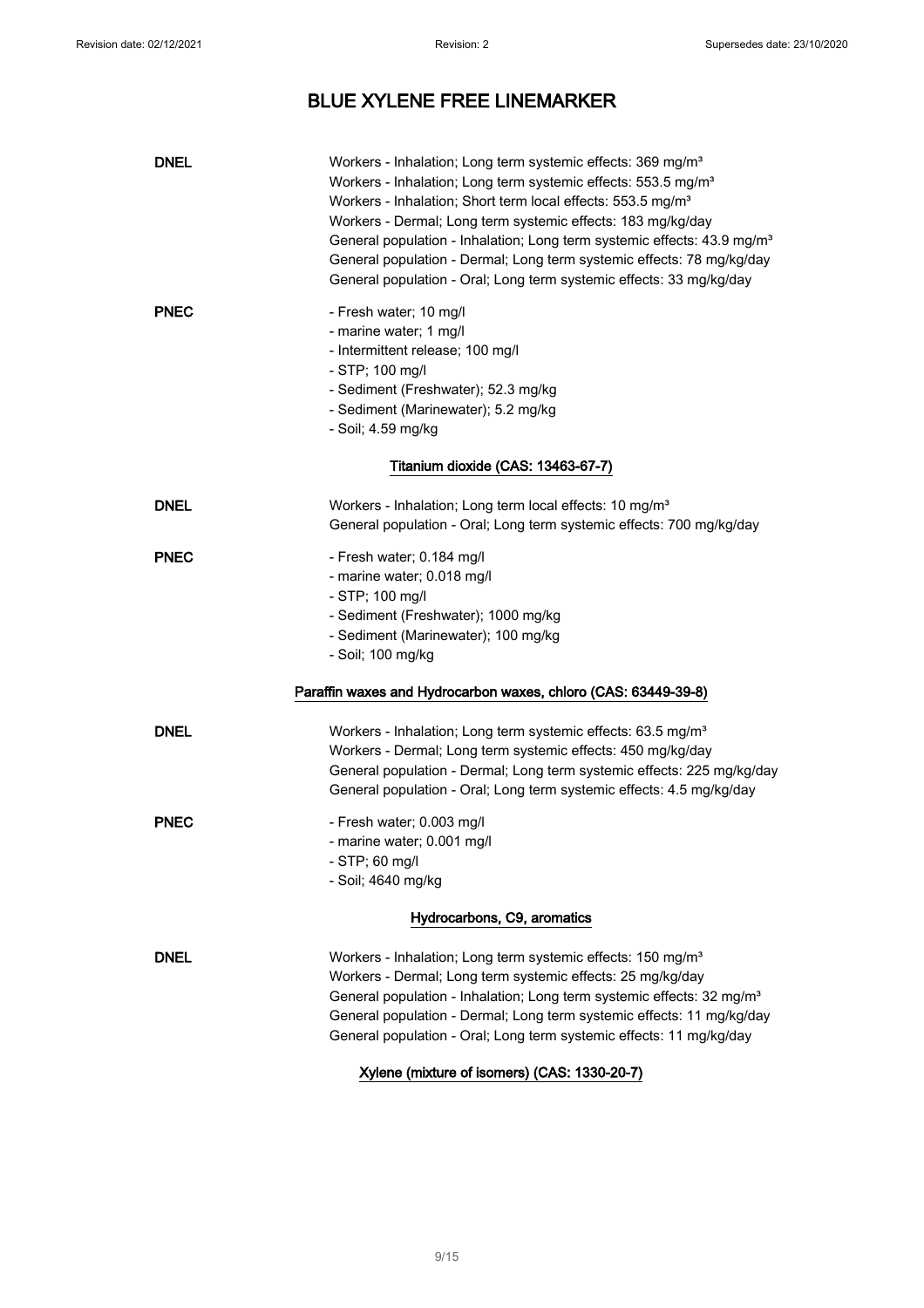| <b>PNEC</b><br>- Fresh water; 0.327 mg/l<br>- marine water; 0.327 mg/l<br>- STP; 6.58 mg/l<br>- Sediment (Freshwater); 12.46 mg/kg<br>- Sediment (Marinewater); 12.46 mg/kg<br>- Soil; 2.31 mg/kg<br>Butyl methacrylate (CAS: 97-88-1)<br><b>DNEL</b><br>Workers - Inhalation; Long term systemic effects: 415.9 mg/m <sup>3</sup><br>Workers - Inhalation; Long term local effects: 409 mg/m <sup>3</sup><br>Workers - Dermal; Long term systemic effects: 5 mg/kg/day<br>Workers - Dermal; Long term local effects: 1 %<br>Workers - Dermal; Short term local effects: 1 %<br>General population - Inhalation; Long term systemic effects: 66.5 mg/m <sup>3</sup><br>General population - Inhalation; Long term local effects: 366.4 mg/m <sup>3</sup><br>General population - Dermal; Long term systemic effects: 3 mg/kg/day<br>General population - Dermal; Long term local effects: 1 %<br>General population - Dermal; Short term local effects: 1 %<br><b>PNEC</b><br>- Fresh water; 0.017 mg/l<br>- marine water; 0.002 mg/l<br>$-$ STP; 31.7 mg/l<br>- Sediment (Freshwater); 4.73 mg/kg<br>- Sediment (Marinewater); 0.473 mg/kg<br>- Soil; 0.935 mg/kg<br>2-methylpropan-1-ol (CAS: 78-83-1)<br><b>DNEL</b><br>Workers - Inhalation; Long term local effects: 310 mg/m <sup>3</sup><br>General population - Inhalation; Long term local effects: 55 mg/m <sup>3</sup><br><b>PNEC</b><br>- Fresh water; 0.4 mg/l<br>- Intermittent release; 11 mg/l<br>- marine water; 0.04 mg/l<br>$-$ STP; 10 mg/l | General population - Inhalation; Long term systemic effects: 14.8 mg/m <sup>3</sup><br>General population - Dermal; Long term systemic effects: 108 mg/kg/day<br>General population - Oral; Long term systemic effects: 1.6 mg/kg/day |
|-----------------------------------------------------------------------------------------------------------------------------------------------------------------------------------------------------------------------------------------------------------------------------------------------------------------------------------------------------------------------------------------------------------------------------------------------------------------------------------------------------------------------------------------------------------------------------------------------------------------------------------------------------------------------------------------------------------------------------------------------------------------------------------------------------------------------------------------------------------------------------------------------------------------------------------------------------------------------------------------------------------------------------------------------------------------------------------------------------------------------------------------------------------------------------------------------------------------------------------------------------------------------------------------------------------------------------------------------------------------------------------------------------------------------------------------------------------------------------------------------------------------|---------------------------------------------------------------------------------------------------------------------------------------------------------------------------------------------------------------------------------------|
|                                                                                                                                                                                                                                                                                                                                                                                                                                                                                                                                                                                                                                                                                                                                                                                                                                                                                                                                                                                                                                                                                                                                                                                                                                                                                                                                                                                                                                                                                                                 |                                                                                                                                                                                                                                       |
|                                                                                                                                                                                                                                                                                                                                                                                                                                                                                                                                                                                                                                                                                                                                                                                                                                                                                                                                                                                                                                                                                                                                                                                                                                                                                                                                                                                                                                                                                                                 |                                                                                                                                                                                                                                       |
|                                                                                                                                                                                                                                                                                                                                                                                                                                                                                                                                                                                                                                                                                                                                                                                                                                                                                                                                                                                                                                                                                                                                                                                                                                                                                                                                                                                                                                                                                                                 |                                                                                                                                                                                                                                       |
|                                                                                                                                                                                                                                                                                                                                                                                                                                                                                                                                                                                                                                                                                                                                                                                                                                                                                                                                                                                                                                                                                                                                                                                                                                                                                                                                                                                                                                                                                                                 |                                                                                                                                                                                                                                       |
|                                                                                                                                                                                                                                                                                                                                                                                                                                                                                                                                                                                                                                                                                                                                                                                                                                                                                                                                                                                                                                                                                                                                                                                                                                                                                                                                                                                                                                                                                                                 |                                                                                                                                                                                                                                       |
|                                                                                                                                                                                                                                                                                                                                                                                                                                                                                                                                                                                                                                                                                                                                                                                                                                                                                                                                                                                                                                                                                                                                                                                                                                                                                                                                                                                                                                                                                                                 |                                                                                                                                                                                                                                       |
| - Sediment (Freshwater); 1.56 mg/kg<br>- Sediment (Marinewater); 0.156 mg/kg<br>- Soil; 0.076 mg/kg                                                                                                                                                                                                                                                                                                                                                                                                                                                                                                                                                                                                                                                                                                                                                                                                                                                                                                                                                                                                                                                                                                                                                                                                                                                                                                                                                                                                             |                                                                                                                                                                                                                                       |

### 8.2. Exposure controls

Protective equipment



Appropriate engineering controls

Provide adequate ventilation. Observe any occupational exposure limits for the product or ingredients.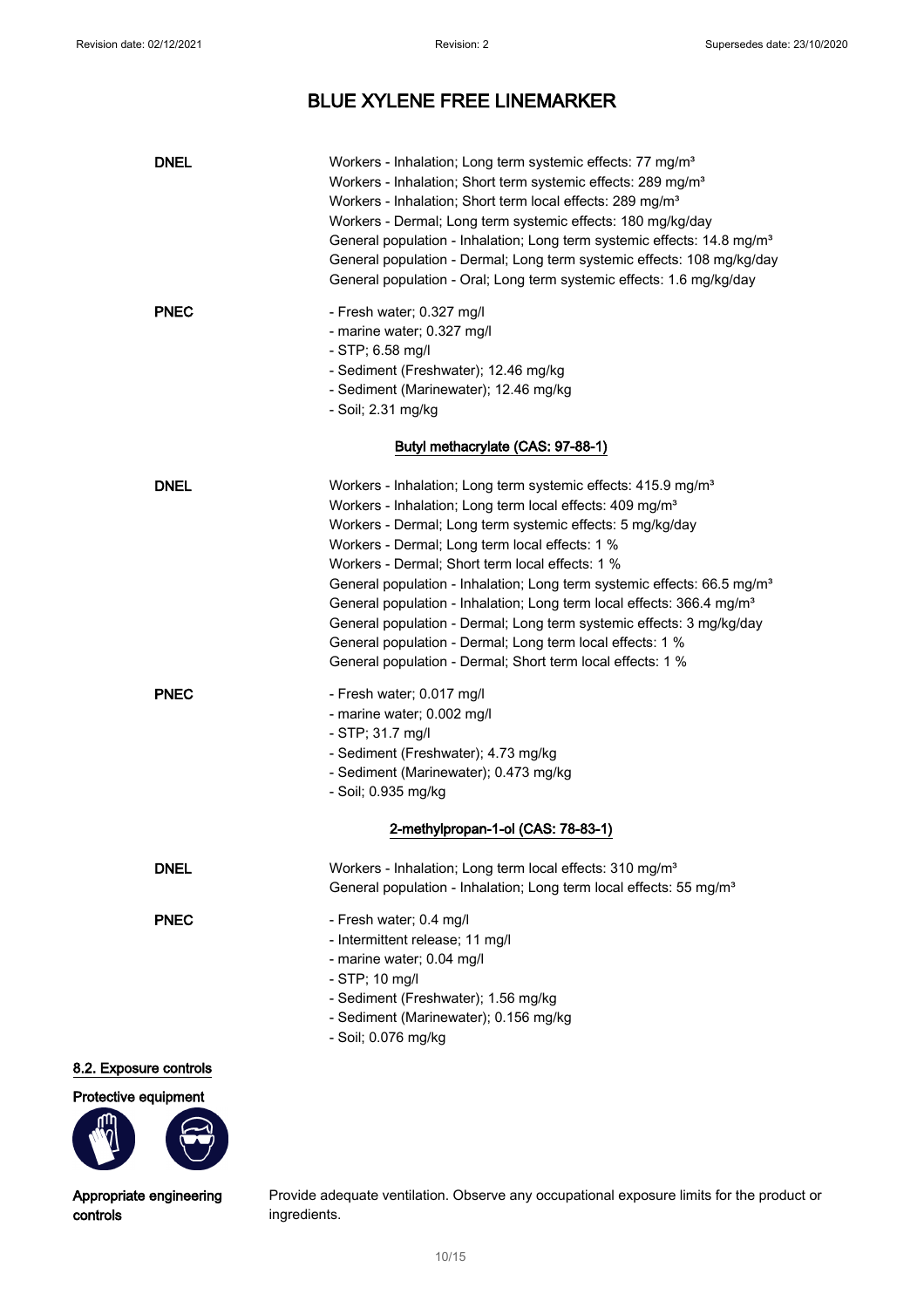| Eye/face protection               | Unless the assessment indicates a higher degree of protection is required, the following<br>protection should be worn: Tight-fitting safety glasses. Personal protective equipment that<br>provides appropriate eye and face protection should be worn.                                                                                                                                                                                                                                                                                             |
|-----------------------------------|-----------------------------------------------------------------------------------------------------------------------------------------------------------------------------------------------------------------------------------------------------------------------------------------------------------------------------------------------------------------------------------------------------------------------------------------------------------------------------------------------------------------------------------------------------|
| Hand protection                   | To protect hands from chemicals, wear gloves that are proven to be impervious to the<br>chemical and resist degradation. The most suitable glove should be chosen in consultation<br>with the glove supplier/manufacturer, who can provide information about the breakthrough<br>time of the glove material. Considering the data specified by the glove manufacturer, check<br>during use that the gloves are retaining their protective properties and change them as soon<br>as any deterioration is detected. Frequent changes are recommended. |
| Other skin and body<br>protection | Wear appropriate clothing to prevent repeated or prolonged skin contact.                                                                                                                                                                                                                                                                                                                                                                                                                                                                            |
| Hygiene measures                  | Wash after use and before eating, smoking and using the toilet. Do not eat, drink or smoke<br>when using this product.                                                                                                                                                                                                                                                                                                                                                                                                                              |
| <b>Respiratory protection</b>     | Ensure all respiratory protective equipment is suitable for its intended use and is 'UKCA'-<br>marked. Check that the respirator fits tightly and the filter is changed regularly. Gas and<br>combination filter cartridges suitable for intended use should be used. Full face mask<br>respirators with replaceable filter cartridges suitable for intended use should be used. Half<br>mask and quarter mask respirators with replaceable filter cartridges suitable for intended use<br>should be used.                                          |

## SECTION 9: Physical and chemical properties

### 9.1. Information on basic physical and chemical properties

| Appearance                                      | Aerosol.                                                                                                               |
|-------------------------------------------------|------------------------------------------------------------------------------------------------------------------------|
| Colour                                          | Blue.                                                                                                                  |
| Odour                                           | Organic solvents.                                                                                                      |
| Initial boiling point and range                 | -40 to -2 $^{\circ}$ C (LPG/DME)                                                                                       |
| Flash point                                     | $-104$ °C (LPG)                                                                                                        |
| Upper/lower flammability or<br>explosive limits | 1.4 - 26.2% (V) (LPG/DME)                                                                                              |
| Vapour pressure                                 | 513 - 1760kPa (LPG/DME)                                                                                                |
| Auto-ignition temperature                       | 226°C (DME)                                                                                                            |
| 9.2. Other information                          |                                                                                                                        |
| <b>Volatility</b>                               | Volatile.                                                                                                              |
| <b>SECTION 10: Stability and reactivity</b>     |                                                                                                                        |
| 10.1. Reactivity                                |                                                                                                                        |
| <b>Reactivity</b>                               | See the other subsections of this section for further details.                                                         |
| 10.2. Chemical stability                        |                                                                                                                        |
| <b>Stability</b>                                | Stable at normal ambient temperatures and when used as recommended. Stable under the<br>prescribed storage conditions. |
| 10.3. Possibility of hazardous reactions        |                                                                                                                        |
| Possibility of hazardous<br>reactions           | The following materials may react strongly with the product: Oxidising agents.                                         |
| 10.4. Conditions to avoid                       |                                                                                                                        |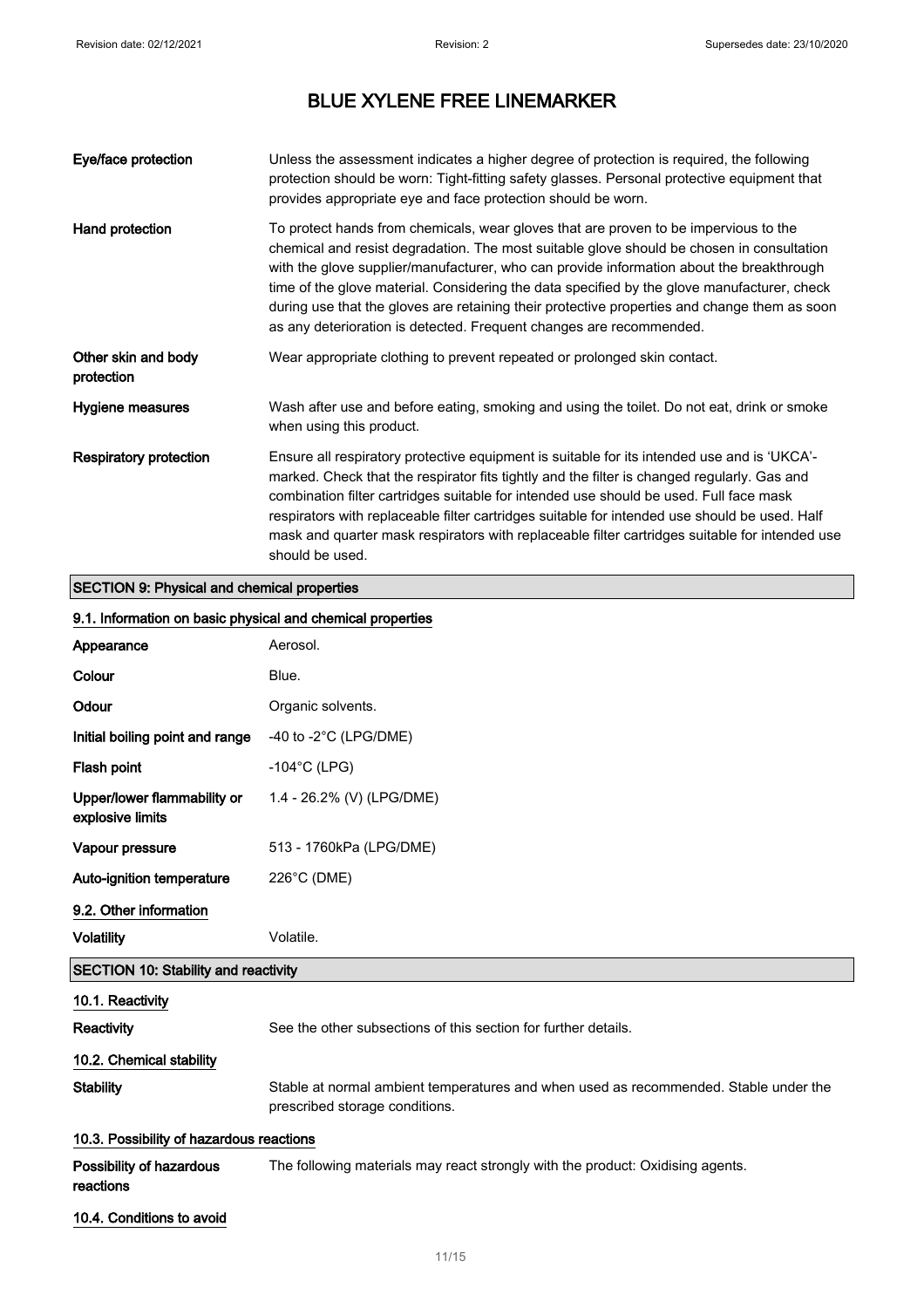| <b>Conditions to avoid</b>                   | Avoid exposing aerosol containers to high temperatures or direct sunlight. Pressurised<br>container: may burst if heated Avoid heat, flames and other sources of ignition. Avoid the<br>following conditions: Freezing.                                                                                                             |  |  |
|----------------------------------------------|-------------------------------------------------------------------------------------------------------------------------------------------------------------------------------------------------------------------------------------------------------------------------------------------------------------------------------------|--|--|
| 10.5. Incompatible materials                 |                                                                                                                                                                                                                                                                                                                                     |  |  |
| Materials to avoid                           | No specific requirements are anticipated under normal conditions of use.                                                                                                                                                                                                                                                            |  |  |
| 10.6. Hazardous decomposition products       |                                                                                                                                                                                                                                                                                                                                     |  |  |
| Hazardous decomposition<br>products          | Does not decompose when used and stored as recommended. Thermal decomposition or<br>combustion products may include the following substances: Harmful gases or vapours.                                                                                                                                                             |  |  |
| <b>SECTION 11: Toxicological information</b> |                                                                                                                                                                                                                                                                                                                                     |  |  |
| 11.1. Information on toxicological effects   |                                                                                                                                                                                                                                                                                                                                     |  |  |
| <b>Toxicological effects</b>                 | Information given is based on data of the components. The blended product has not been<br>tested. No data is available for the mixture.                                                                                                                                                                                             |  |  |
| Inhalation                                   | Gas or vapour may irritate the respiratory system. May cause nausea, headache, dizziness<br>and intoxication. Vapour may irritate respiratory system/lungs.                                                                                                                                                                         |  |  |
| Ingestion                                    | Due to the physical nature of this product, it is unlikely that ingestion will occur. Ingestion may<br>cause severe irritation of the mouth, the oesophagus and the gastrointestinal tract. May cause<br>chemical burns in mouth, oesophagus and stomach. May cause discomfort if swallowed. May<br>cause stomach pain or vomiting. |  |  |
| <b>Skin contact</b>                          | Repeated exposure may cause skin dryness or cracking.                                                                                                                                                                                                                                                                               |  |  |
| Eye contact                                  | May cause eye irritation. May cause serious eye damage.                                                                                                                                                                                                                                                                             |  |  |
|                                              |                                                                                                                                                                                                                                                                                                                                     |  |  |
| Route of exposure                            | Inhalation Ingestion Skin and/or eye contact                                                                                                                                                                                                                                                                                        |  |  |
| <b>SECTION 12: Ecological information</b>    |                                                                                                                                                                                                                                                                                                                                     |  |  |
| 12.1. Toxicity                               |                                                                                                                                                                                                                                                                                                                                     |  |  |
| <b>Toxicity</b>                              | The product is not believed to present a hazard due to its physical nature.                                                                                                                                                                                                                                                         |  |  |
| 12.2. Persistence and degradability          |                                                                                                                                                                                                                                                                                                                                     |  |  |
|                                              | Persistence and degradability Volatile substances are degraded in the atmosphere within a few days. The other substances<br>in the product are not expected to be readily biodegradable.                                                                                                                                            |  |  |
| 12.3. Bioaccumulative potential              |                                                                                                                                                                                                                                                                                                                                     |  |  |
| <b>Bioaccumulative potential</b>             | Bioaccumulation is unlikely to be significant because of the low water-solubility of this product.<br>Exposure to aquatic environment unlikely.                                                                                                                                                                                     |  |  |
| 12.4. Mobility in soil                       |                                                                                                                                                                                                                                                                                                                                     |  |  |
| <b>Mobility</b>                              | The product contains volatile organic compounds (VOCs) which will evaporate easily from all<br>surfaces. The product hardens to a solid, immobile substance.                                                                                                                                                                        |  |  |
| 12.5. Results of PBT and vPvB assessment     |                                                                                                                                                                                                                                                                                                                                     |  |  |
| Results of PBT and vPvB<br>assessment        | This substance is not classified as PBT or vPvB according to current UK criteria.                                                                                                                                                                                                                                                   |  |  |
| 12.6. Other adverse effects                  |                                                                                                                                                                                                                                                                                                                                     |  |  |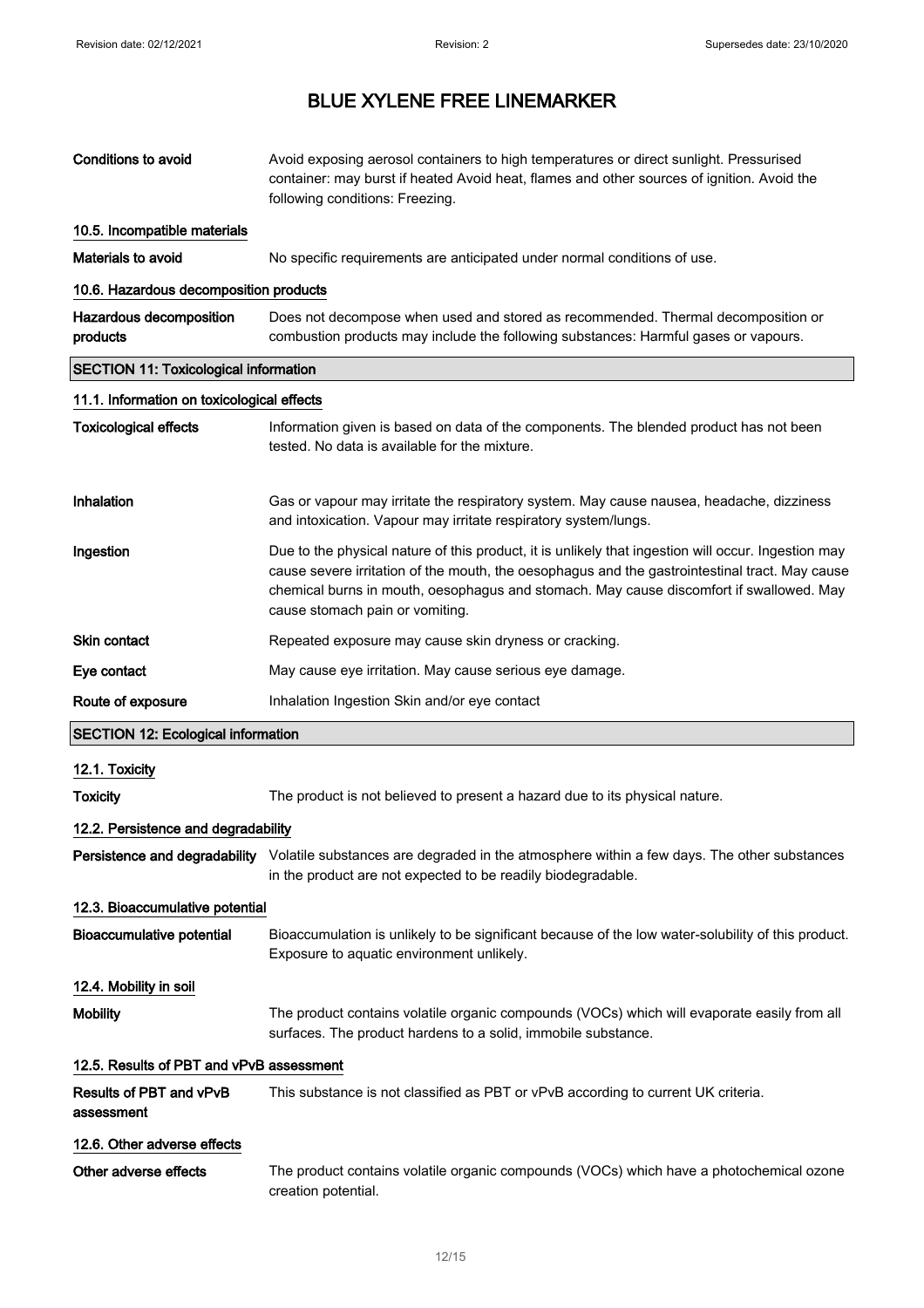## SECTION 13: Disposal considerations

| 13.1. Waste treatment methods            |                                                                                                                                                                                                                                                                                                                                              |  |
|------------------------------------------|----------------------------------------------------------------------------------------------------------------------------------------------------------------------------------------------------------------------------------------------------------------------------------------------------------------------------------------------|--|
| <b>General information</b>               | The generation of waste should be minimised or avoided wherever possible. This material and<br>its container must be disposed of in a safe way. When handling waste, the safety precautions<br>applying to handling of the product should be considered. Dispose of waste product or used<br>containers in accordance with local regulations |  |
| Disposal methods                         | Do not empty into drains. Empty containers must not be punctured or incinerated because of<br>the risk of an explosion. Dispose of waste to licensed waste disposal site in accordance with<br>the requirements of the local Waste Disposal Authority.                                                                                       |  |
| <b>Waste class</b>                       | The waste code classification is to be carried out according to the European Waste Catalogue<br>(EWC).                                                                                                                                                                                                                                       |  |
| <b>SECTION 14: Transport information</b> |                                                                                                                                                                                                                                                                                                                                              |  |
| 14.1. UN number                          |                                                                                                                                                                                                                                                                                                                                              |  |
| UN No. (ADR/RID)                         | 1950                                                                                                                                                                                                                                                                                                                                         |  |
| UN No. (IMDG)                            | 1950                                                                                                                                                                                                                                                                                                                                         |  |
| UN No. (ICAO)                            | 1950                                                                                                                                                                                                                                                                                                                                         |  |
| UN No. (ADN)                             | 1950                                                                                                                                                                                                                                                                                                                                         |  |
| 14.2. UN proper shipping name            |                                                                                                                                                                                                                                                                                                                                              |  |
| Proper shipping name<br>(ADR/RID)        | <b>AEROSOLS</b>                                                                                                                                                                                                                                                                                                                              |  |
| Proper shipping name (IMDG) AEROSOLS     |                                                                                                                                                                                                                                                                                                                                              |  |
| Proper shipping name (ICAO)              | AEROSOLS                                                                                                                                                                                                                                                                                                                                     |  |
| Proper shipping name (ADN)               | <b>AEROSOLS</b>                                                                                                                                                                                                                                                                                                                              |  |
| 14.3. Transport hazard class(es)         |                                                                                                                                                                                                                                                                                                                                              |  |
| <b>ADR/RID class</b>                     | 2.1                                                                                                                                                                                                                                                                                                                                          |  |
| ADR/RID classification code              | 5F                                                                                                                                                                                                                                                                                                                                           |  |
| <b>ADR/RID label</b>                     | 2.1                                                                                                                                                                                                                                                                                                                                          |  |
| <b>IMDG class</b>                        | 2.1                                                                                                                                                                                                                                                                                                                                          |  |
| ICAO class/division                      | 2.1                                                                                                                                                                                                                                                                                                                                          |  |
| <b>ADN</b> class                         | 2.1                                                                                                                                                                                                                                                                                                                                          |  |
| <b>Transport labels</b>                  |                                                                                                                                                                                                                                                                                                                                              |  |
|                                          |                                                                                                                                                                                                                                                                                                                                              |  |

| 14.4. Packing group       |      |  |
|---------------------------|------|--|
| ADR/RID packing group     | None |  |
| <b>IMDG packing group</b> | None |  |
| ICAO packing group        | None |  |
| ADN packing group         | None |  |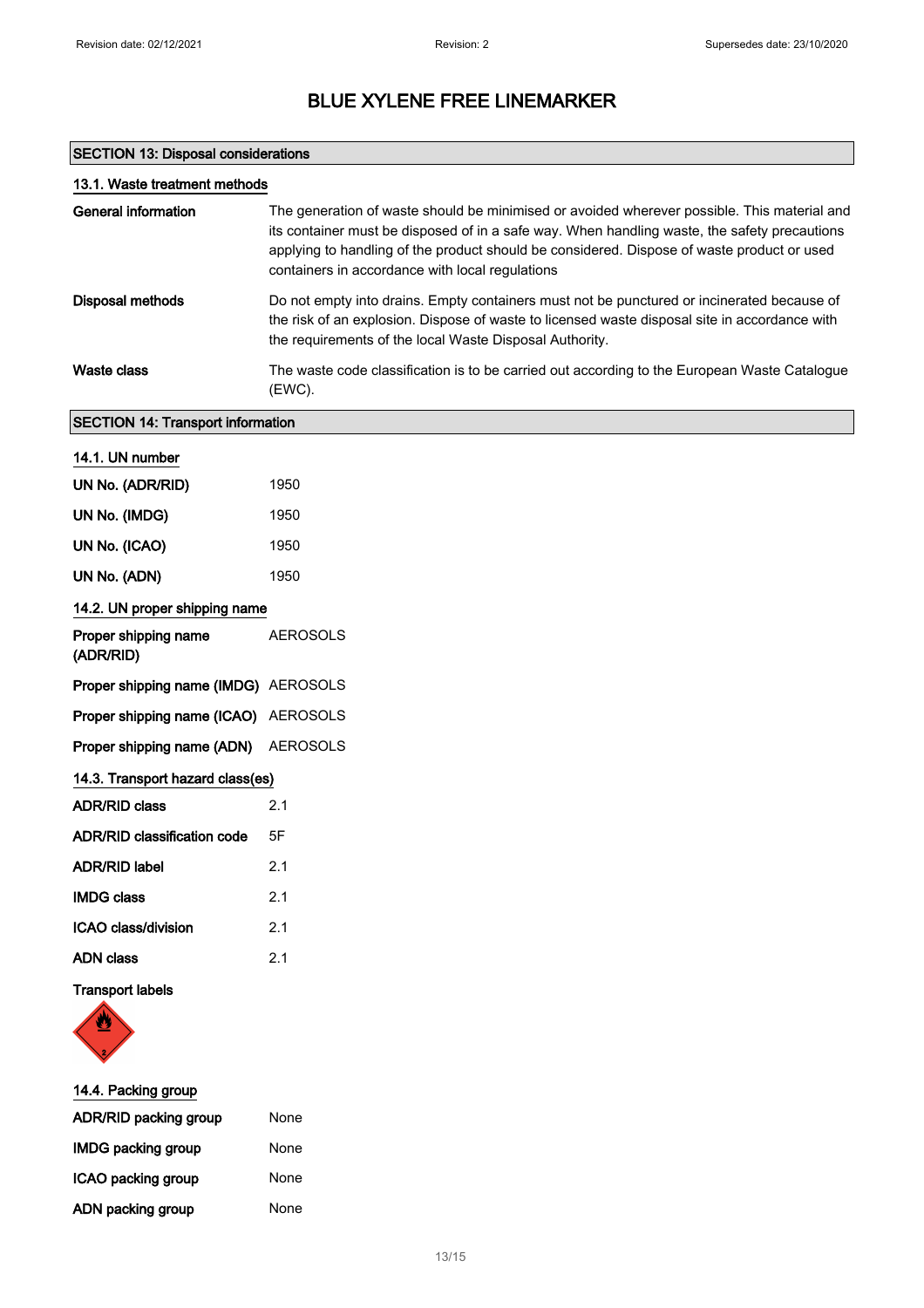#### 14.5. Environmental hazards

Environmentally hazardous substance/marine pollutant No.

| 14.6. Special precautions for user                                                |            |  |
|-----------------------------------------------------------------------------------|------------|--|
| EmS                                                                               | $F-D. S-U$ |  |
| ADR transport category                                                            | 2          |  |
| Tunnel restriction code                                                           | (D)        |  |
| 14.7. Transport in bulk according to Annex II of MARPOL and the IBC Code          |            |  |
| <b>Transport in bulk according to</b> Not applicable.<br>Annoy II of MADDOL 72/70 |            |  |

Annex II of MARPOL 73/78 and the IBC Code

### SECTION 15: Regulatory information

### 15.1. Safety, health and environmental regulations/legislation specific for the substance or mixture

| <b>National regulations</b> | Health and Safety at Work etc. Act 1974 (as amended).                       |
|-----------------------------|-----------------------------------------------------------------------------|
|                             | The Carriage of Dangerous Goods and Use of Transportable Pressure Equipment |
|                             | Regulations 2009 (SI 2009 No. 1348) (as amended) ["CDG 2009"].              |
|                             | EH40/2005 Workplace exposure limits.                                        |
|                             | The Aerosol Dispensers Regulations 2009 (SI 2009 No. 2824).                 |

### 15.2. Chemical safety assessment

No chemical safety assessment has been carried out.

#### Inventories

#### EU - EINECS/ELINCS

None of the ingredients are listed or exempt.

### SECTION 16: Other information

| Abbreviations and acronyms<br>used in the safety data sheet | ADR: European Agreement concerning the International Carriage of Dangerous Goods by<br>Road.<br>ADN: European Agreement concerning the International Carriage of Dangerous Goods by<br>Inland Waterways.<br>RID: European Agreement concerning the International Carriage of Dangerous Goods by Rail.<br>IATA: International Air Transport Association.<br>ICAO: Technical Instructions for the Safe Transport of Dangerous Goods by Air.<br>IMDG: International Maritime Dangerous Goods.<br>CAS: Chemical Abstracts Service.<br>ATE: Acute Toxicity Estimate.<br>LC50: Lethal Concentration to 50 % of a test population.<br>LD50: Lethal Dose to 50% of a test population (Median Lethal Dose).<br>EC <sub>50</sub> : 50% of maximal Effective Concentration.<br>PBT: Persistent, Bioaccumulative and Toxic substance.<br>vPvB: Very Persistent and Very Bioaccumulative. |
|-------------------------------------------------------------|------------------------------------------------------------------------------------------------------------------------------------------------------------------------------------------------------------------------------------------------------------------------------------------------------------------------------------------------------------------------------------------------------------------------------------------------------------------------------------------------------------------------------------------------------------------------------------------------------------------------------------------------------------------------------------------------------------------------------------------------------------------------------------------------------------------------------------------------------------------------------|
| <b>Classification abbreviations</b><br>and acronyms         | Aerosol = Aerosol                                                                                                                                                                                                                                                                                                                                                                                                                                                                                                                                                                                                                                                                                                                                                                                                                                                            |
| Key literature references and<br>sources for data           | Source: European Chemicals Agency, http://echa.europa.eu/                                                                                                                                                                                                                                                                                                                                                                                                                                                                                                                                                                                                                                                                                                                                                                                                                    |